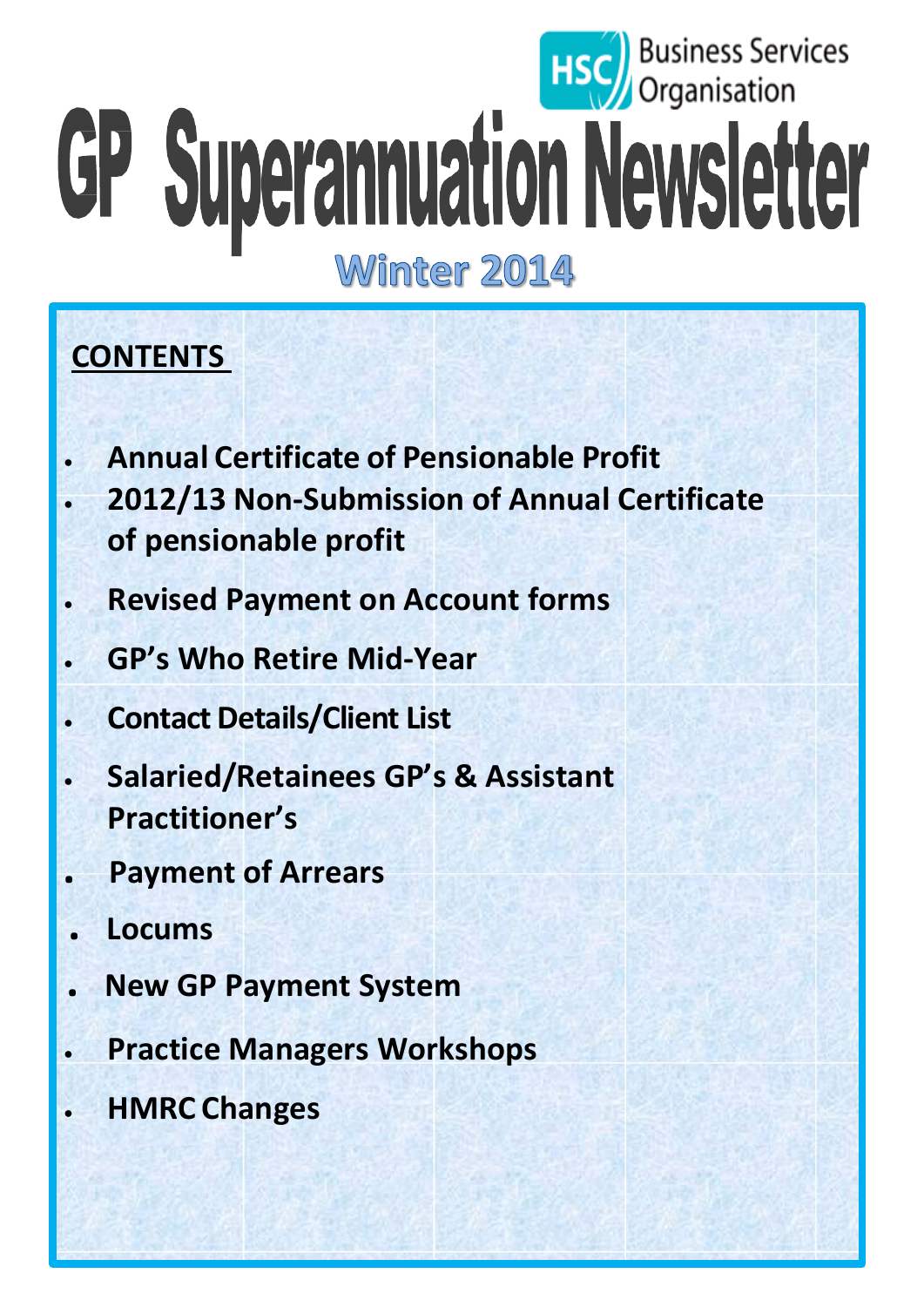#### **Annual Certificate of Pensionable Profit**

The deadline for submission of 2013/14 Annual Certificates of Pensionable Profit is fast approaching. The completed certificates should be with HSC Pensions Branch no later than the  $28<sup>th</sup>$  February 2015. The certificate has been posted to the scheme website and can be accessed using the following link:

#### <http://www.hscpensions.hscni.net/employers/practitioners/>

Please see the below the relevant Scheme Regulations governing the non-return of annual certificates.

*(2) In respect of each scheme year, a principal medical practitioner and a non-GP provider shall provide each relevant host Health and Social Services Board with a certificate of their superannuable earnings based on—*

*(a) the accounts drawn up in accordance with generally accepted accounting practice by the practice of which the member is a member; and*

*(b) the return that member has made to Her Majesty's Revenue and Customs in respect of their earnings for that year, no later than 1 month after the date on which that return was required to be submitted to Her Majesty's Revenue and Customs.*

**Under the scheme regulations, a GP who fails to submit all relevant documentation will have their pensionable profit for that year deemed to be zero. This will have a major effect on a member's pension and/or survivors benefits.**

#### **2012/13 Non — Submission of Annual Certificate of Pensionable Profit**

To date approximately 11 GP's have failed to return their signed statement of pensionable profit and 18 GP's have failed to submit their 2012/13 Annual Certificate of Pensionable Profit. The pensionable profit for these GP's has, in line with scheme regulations been recorded as zero on their HSC Superannuation Account. This will have an effect on any estimate of pension benefits requested and or will distort calculations in relation to annual allowance which could lead to financial penalties imposed at a later date. There will also be an effect on seniority payments due. HSC Pensions would like to thank all those who have had an input into the preparing and finalising these documents.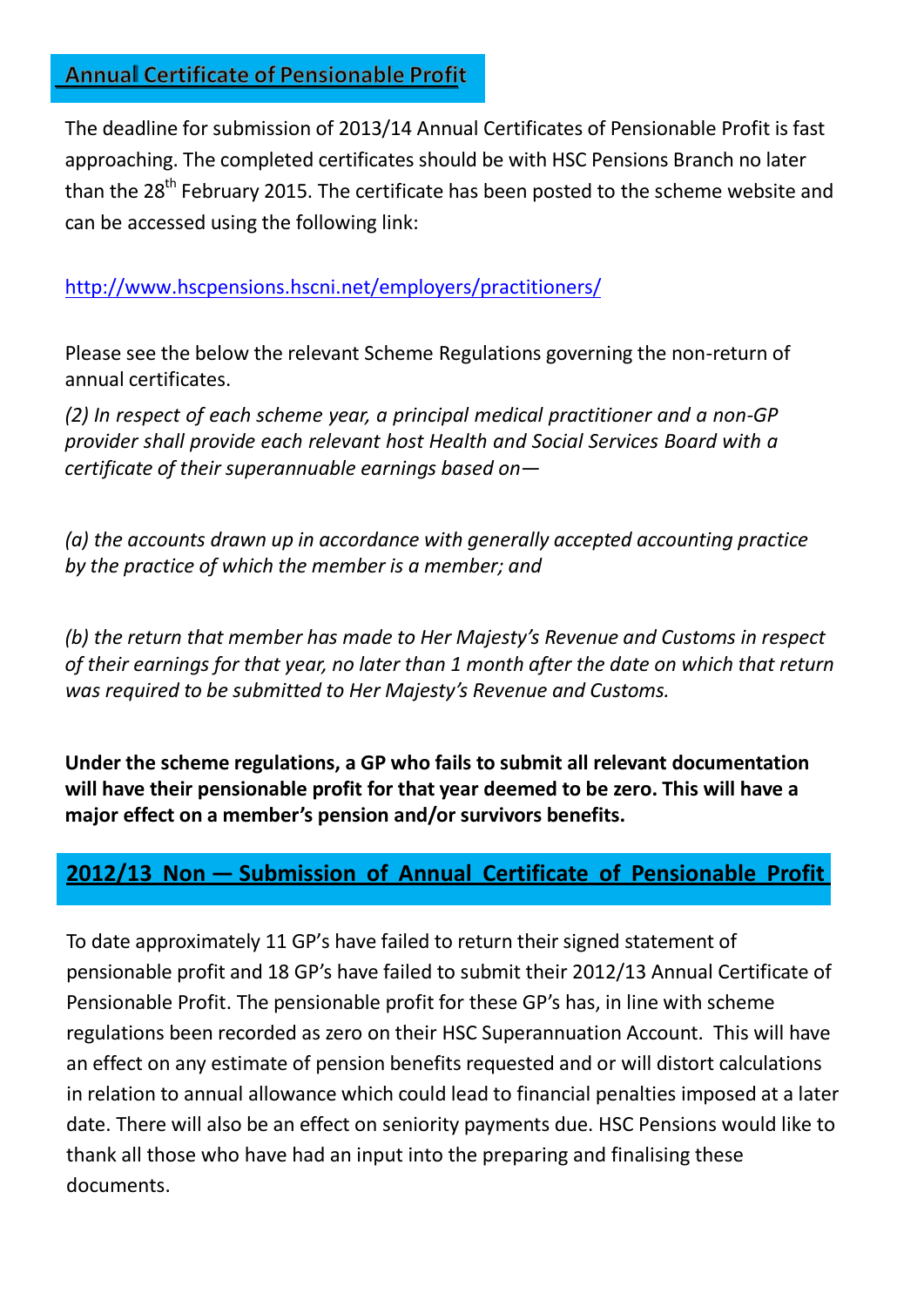#### **Revising Payment on Account forms**

The form; "Calculation of Estimated Monthly Practice Superannuation Payment on Account 2014-15" declaring the estimated pensionable income for year 2014-15, can be found by clicking on the link below or alternatively on the HSC Pension Scheme Website under the heading GP Forms. If a new GP joins or a current partner leaves the practice or you think you have under/overestimated the GP's potential earnings the Payment on Account can be revised during the year to take into account any changes.

<http://www.hscpensions.hscni.net/employers/practitioners/>

#### **GP 's Who Retire Mid -Year**

If a GP takes 24hr retirement and returns to work as a partner in a practice, HSC Pension Service requires two Annual Certificates of Pensionable Profit, one to cover the period up to the date of retirement and another covering the full year. The second certificate is required for the calculation of seniority. **Failure to supply both certificates**

**will result in seniority payments being stopped from the date of retirement .**

#### **Contact Details/Client List**

Can we ask that you check your HSC Pension contact details and inform us of any changes to ensure we are communicating with the correct end users?

We have found it much more productive to deal directly with Accountants in relation to GP Superannuation Issues and therefore request that all accountants ensure that we hold a comprehensive list of your GP Clients.

Any changes/update should be sent to [Geraldine.McCormick@hscni.net](mailto:Geraldine.McCormick@hscni.net) or [Adrian.McGrory@hscni.net](mailto:Adrian.McGrory@hscni.net) or [Stacey.curry2@hscni.net](mailto:Stacey.curry2@hscni.net)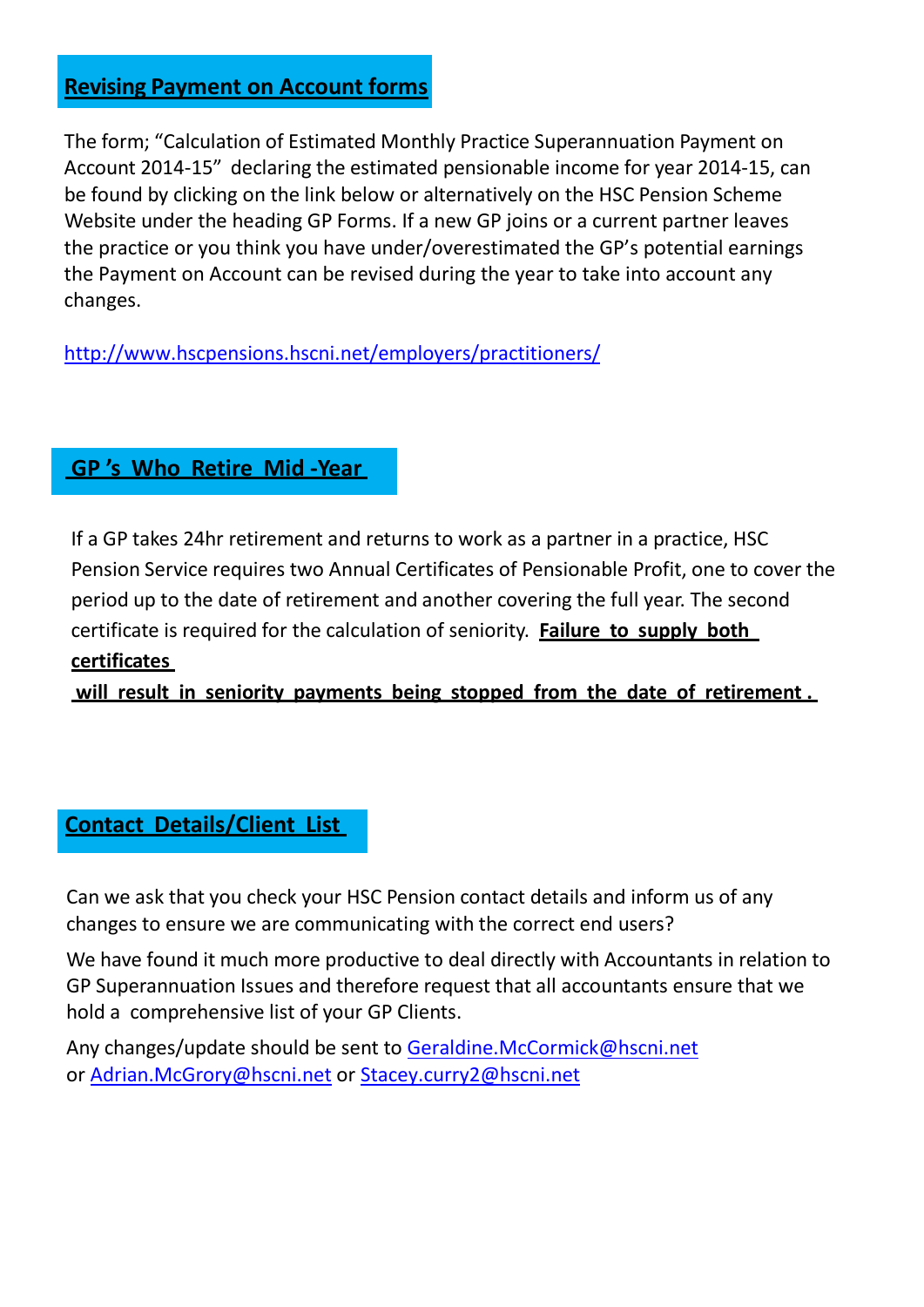#### **Salaried/Retainees GPs & Assistant Practitioners**

Each Practice that employs a Salaried/Retainee GP or Assistant Practitioner must complete an SR1 form and return to HSC Pension Service or via email [to](mailto:Adrian.mcgrory@hscni.net)  [Adrian.mcgrory@hscni.net](mailto:Adrian.mcgrory@hscni.net) . on a yearly basis or when a salaried GP joins the practice.

The purpose of this form is to estimate the earnings for each Salaried/Retainee GP or Assistant Practitioner in order to determine the level of contributions due monthly.

The SR2 form which requests the actual salary earned for each Salaried/Retainee GP or Assistant Practitioner in the year 2013/14 is available on our website and should be submitted immediately if you have not already done so.

The purpose of the SR2 is to ensure that the correct contributions have been made, any underpayment/overpayment will be adjusted for and the member's record will be updated accordingly with the remuneration listed on the form.

#### **Payment of Arrears**

Any GP's who are considering paying arrears of contributions by cheque please ensure the cheque is made payable to **BSO** and sent with a covering letter outlining the relevant period of arrears i.e. Arrears of contributions for year 2013/14 to:

GP Payment Unit HSC Pensions Service Waterside House 75 Duke St Derry

BT47 6FP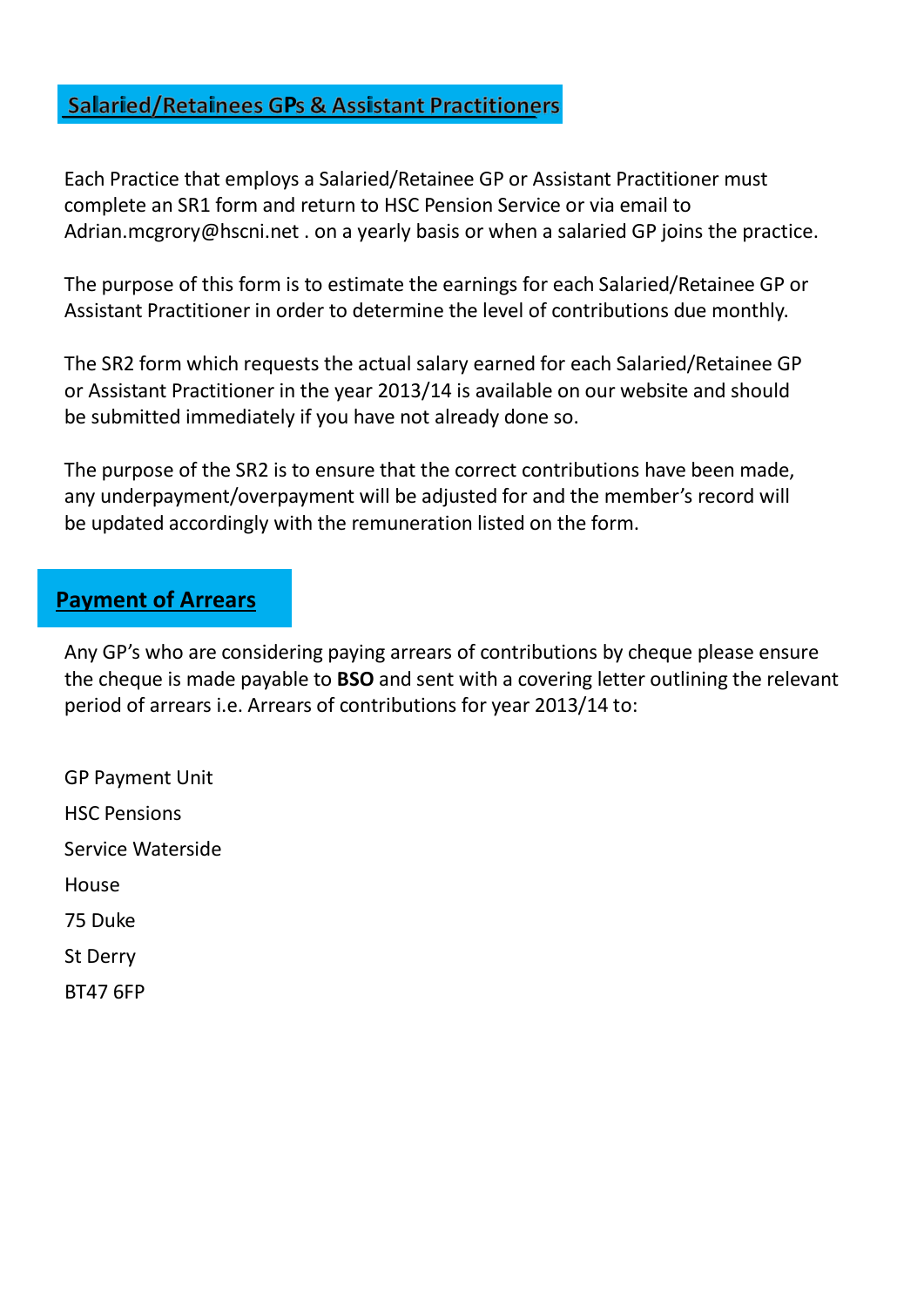### **LOCUMS**

Following a letter you will have received recently from the Board, there still appears to be confusion over Locum 6 month working.

GP Practices should know at the outset what capacity the vacancy is for, that is - if it is to cover a short term gap or ad hoc work or the vacancy is for less than 6 months then you should treat this as Locum work.

If you take on a GP to cover for example maternity leave, where you know the vacancy if for more than 6 months, treat this as a Salaried GP.

Practices have a responsibility to ensure that public funds are appropriately administered and as such should determine at the outset if it is a Locum or Salaried post. If Locum work does extend beyond the 6 months then the Practice should change the status from Locum to Salaried status.

# **New GP Payment System**

You will be aware that a new GP Payment system will be introduced next year to cover all areas of Practice Management and Administration. Development of the system is now complete and we have started to test all areas of our work together with our colleagues in GP Payments in Ballymena. This will mean that we will be moving from paper based administration to electronic input. We will update you again early in the New Year with progress and 'go live 'dates.

#### **Practice Managers Workshops**

HSC Pension Service has implemented a number of Pensions Workshops to help GP Practice Managers understand the relevant forms, paperwork etc. that needs to be completed for Pensions Administration with some very positive feedback from the participants.

We would encourage Practice Mangers who have not yet attended to liaise with their Local Integrated Care Teams within HSCB as we will continue to deliver these workshops in the New Year.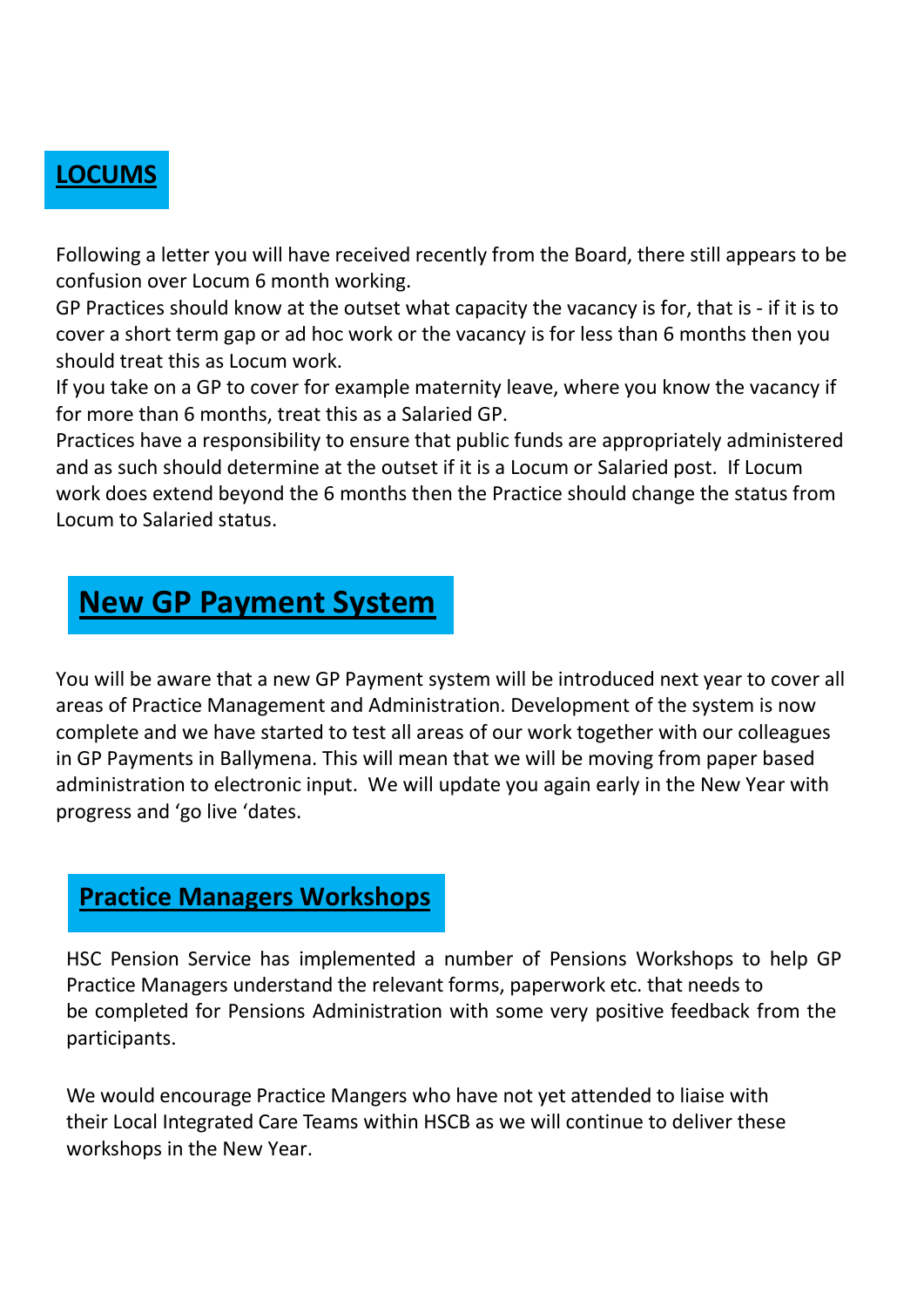**HMRC Changes**

#### **The standard Lifetime Allowance (LTA) has reduced to £1.25m from 6 April 2014**

This is a reminder that the standard LTA has reduced from £1.5m to £1.25m from 6 April 2014.

This means a standard LTA of £1.25m will apply to members who become entitled to receive (crystallise) their HSC benefits when they:

- retire on or after 6 April 2014 and the date their benefits are authorized is before this date
- retire before 6 April 2014 and the date their benefits are authorized is on or after 6 April 2014.

For all scheme members the percentage of LTA used will be based on £1.25m unless they hold fixed protection. In addition, for higher earning scheme members any LTA charge that may apply to their HSC benefits will also be based on the reduced LTA unless they hold a valid protection certificate from HMRC. Any delay in claiming benefits may therefore result in:

- a bigger percentage of the LTA being used up  $-$  LTA charges may then apply if there is a later benefit crystallization because there is insufficient LTA remaining
- high earning scheme members may become subject to LTA charges or see those charges increase.

It is important to note that HSC Pension Service has no discretion on the date HSC benefits crystallize and the calculation of the LTA used.

Any revision to benefits (substitute awards) that is authorized on or after 6 April 2014 will be a separate crystallization of benefits and based on the lower standard LTA of £1.25m.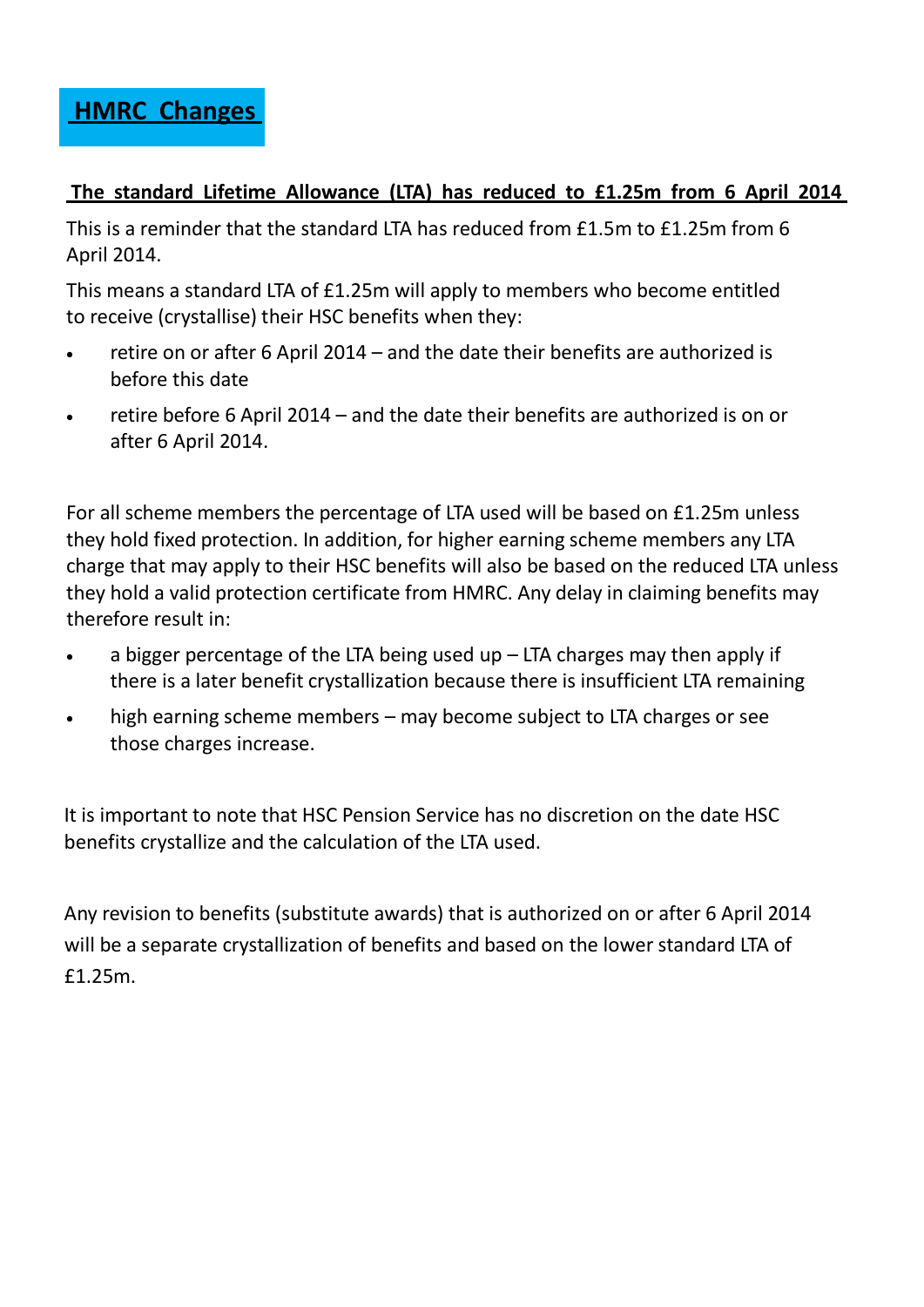#### **Individual Protection 2014**

The government introduced individual protection 2014, applicable from 6 April 2014, for those with pension savings on 5 April 2014 valued at over £1.25 million.

Individual protection 2014 will give a protected lifetime allowance equal to the value of your pension rights on 5 April 2014 - up to an overall maximum of £1.5 million. You'll not lose individual protection 2014 by making further savings in to your pension scheme but any pension savings in excess of your protected lifetime allowance will be subject to a lifetime allowance charge.

You'll be able to apply for this from August 2014. HMRC must receive your application by 5 April 2017.

You can hold both fixed protection 2014 and individual protection 2014 but you can't apply for them at the same time. You can also hold individual protection while holding either enhanced protection or fixed protection but you can't apply for individual protection if you already hold primary protection.

For more information on individual protection 2014 follow the link below.

https://ww w. gov. [uk/government/publications/pensio](https://www.gov.uk/government/publications/pensions-individual-protection-2014) ns -individual -protection-2014